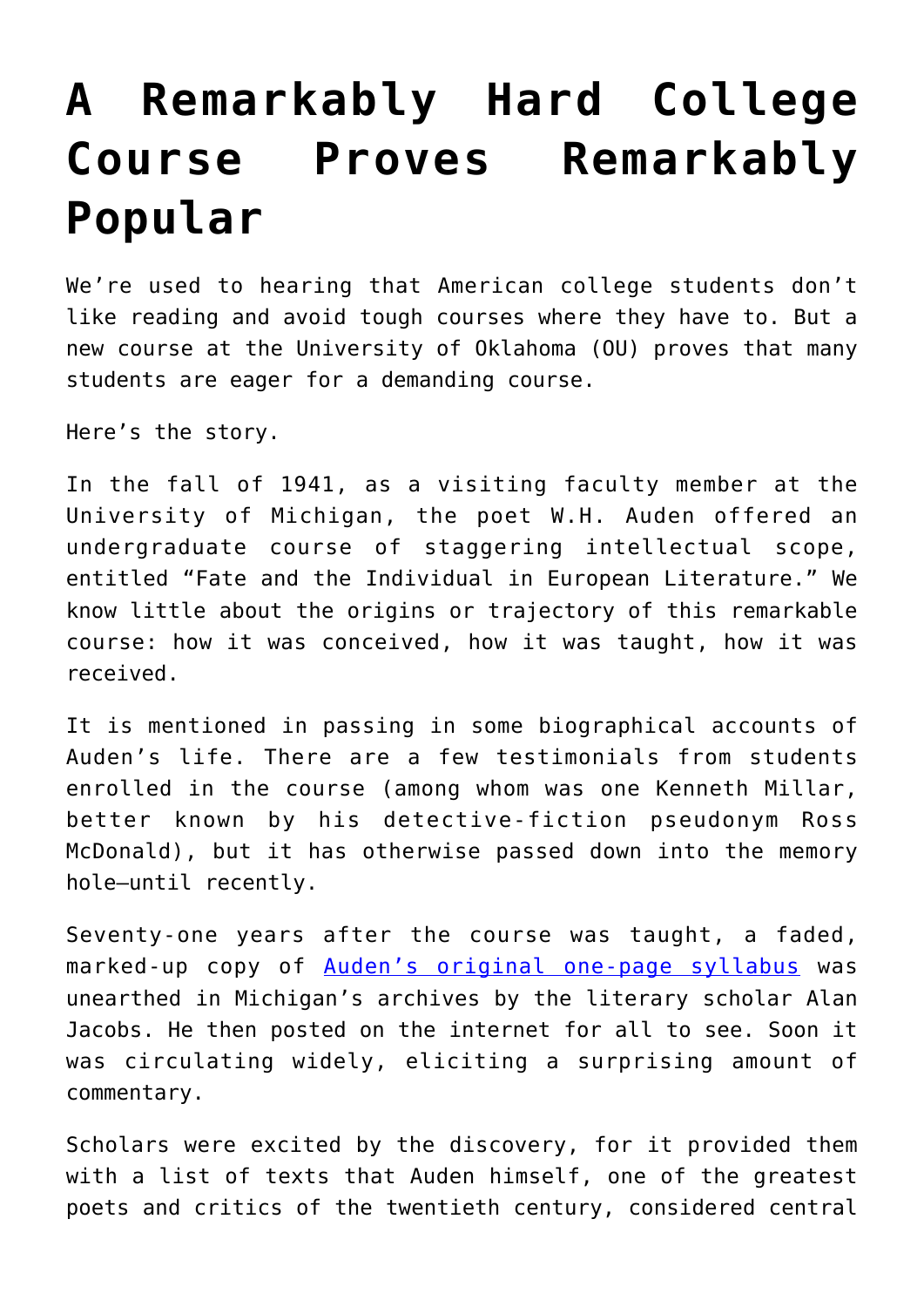to the Western intellectual tradition. In a way, it was like a guided tour of the intellectual furniture of a great poet's mind.

The course was enormous. It was as if Auden had put together an idiosyncratic and mainly literary version of a Great Books curriculum and compressed it into a single semester.

Beginning with the ancient Greek tragedians Aeschylus and Sophocles, the course covered the Roman poet Horace, then St. Augustine's *Confessions*, Dante's *Divine Comedy*, a bouquet of Shakespeare plays, Pascal, Racine, Blake, Goethe, Baudelaire, Dostoevsky, Melville, Kafka, Eliot, and other certifiable greats, tossed in some then-classic scholarship about culture (including Ruth Benedict and C.S. Lewis), then washed it all down with the bubbly delights of nine opera libretti.

All in a single semester. Who could digest such a feast?

As the *New York Daily News* headline exclaimed, ["W. H. Auden's](http://www.nydailynews.com/blogs/pageviews/w-h-auden-syllabus-college-courses-piece-cake-blog-entry-1.1639980) [Syllabus Will Make Your College Courses Look Like a Piece of](http://www.nydailynews.com/blogs/pageviews/w-h-auden-syllabus-college-courses-piece-cake-blog-entry-1.1639980) [Cake."](http://www.nydailynews.com/blogs/pageviews/w-h-auden-syllabus-college-courses-piece-cake-blog-entry-1.1639980) Not the most elegant way to put it, but the point was made. Auden presented his students at an American public university with nearly *six thousand pages* of required reading for a one-semester, two-credit-hour class.

The responses to Auden's course were a bit of a Rorschach test.

Some thought its high demands were a commentary on the lower standards to which education has devolved in our time. Others shook their heads in disbelief, dismissing the idea that Auden could possibly have imagined that students were actually *doing* the readings. But both sides seemed to agree that no teacher in his right mind would attempt something similar today.

Well, here at the University of Oklahoma, people have a pioneering spirit. They get their backs up when they hear that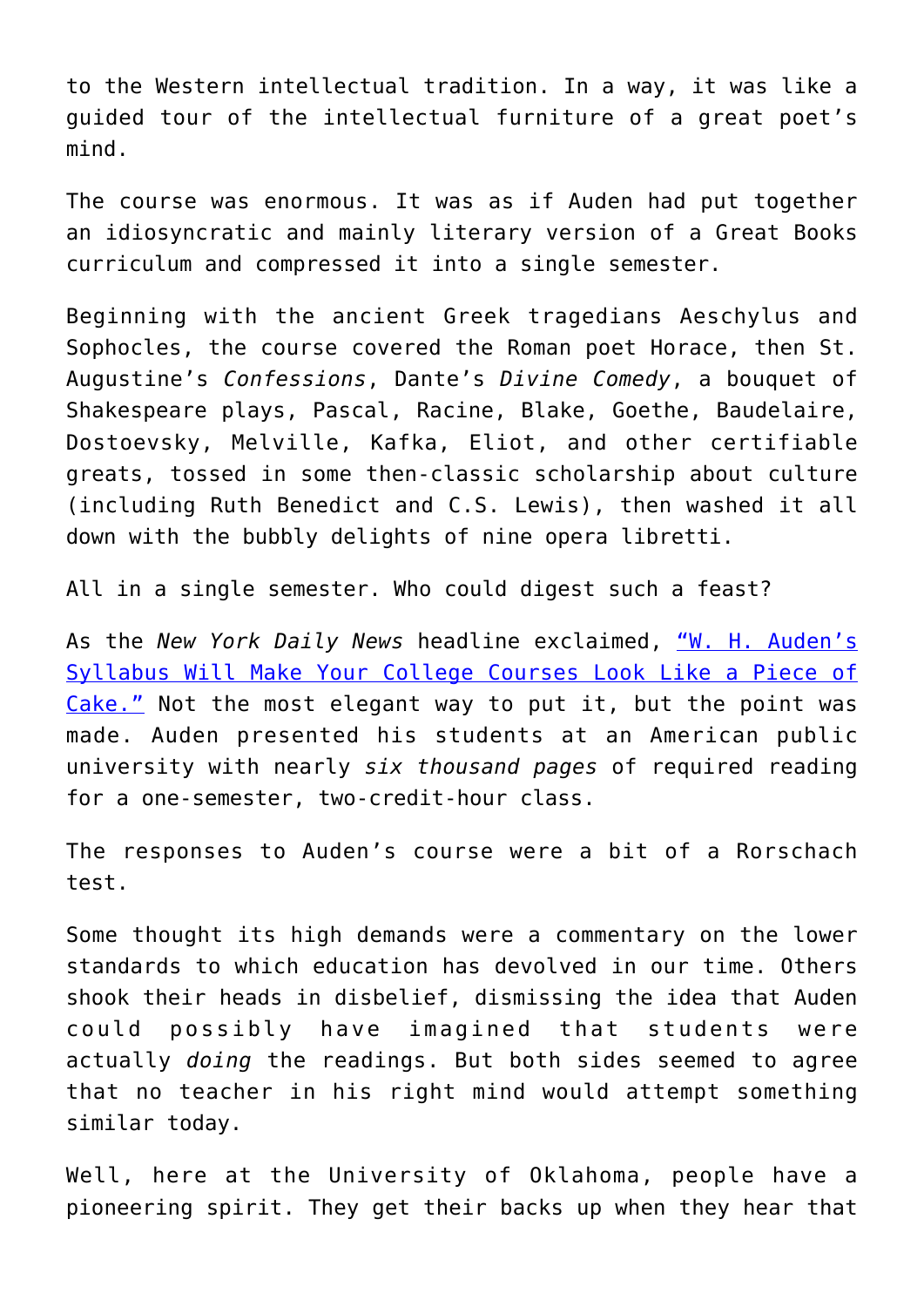something can't be done. After joining the OU faculty in the fall of 2013, I caught that spirit. While working with some of the most interesting and dedicated scholar-teachers I'd ever met, I thought about the Auden course and wondered if one might teach it, or at least something patterned after it.

I wasn't sure I had the chops to do it. Yes, I'd had a Great Books education as an undergrad at St. John's College, but that was a long time ago. My professional field was American history. What business did I have teaching Dante? I discovered two brave colleagues, David Anderson of the English Department and Kyle Harper of the Classics Department (and provost of the university), who were just as partially prepared as I but excited at the idea of team-teaching the course together. We found that there was complementarity in our respective areas of ignorance and a spirit of adventure that redeemed it all.

The two-semester course that we developed tries to capture the same sweep, intellectual richness, and mingling of seriousness and delight that Auden's syllabus embodied. To accomplish this, we added a few things to the master's own list and removed others. For some reason, just to pick one example, Auden didn't include any epics. We have presumed to improve on him by including the *Odyssey, Aeneid, Beowulf,* and *Paradise Lost*, texts that (with Dante) form the backbone of the course's first semester*.*

The fall semester runs from Homer and Greek tragedy to the Renaissance. In the spring, we focus on modernity, beginning in the Enlightenment and ending in the mid-twentieth century. Throughout, we wrestle with the big questions conjured up by Auden's title: what is the role of fate or destiny or providence in human affairs? What is the role of God or the gods? What is the meaning and extent of human freedom? What is the value of an individual person and what constitutes a meaningful life? How should we relate to those around us and to those in authority?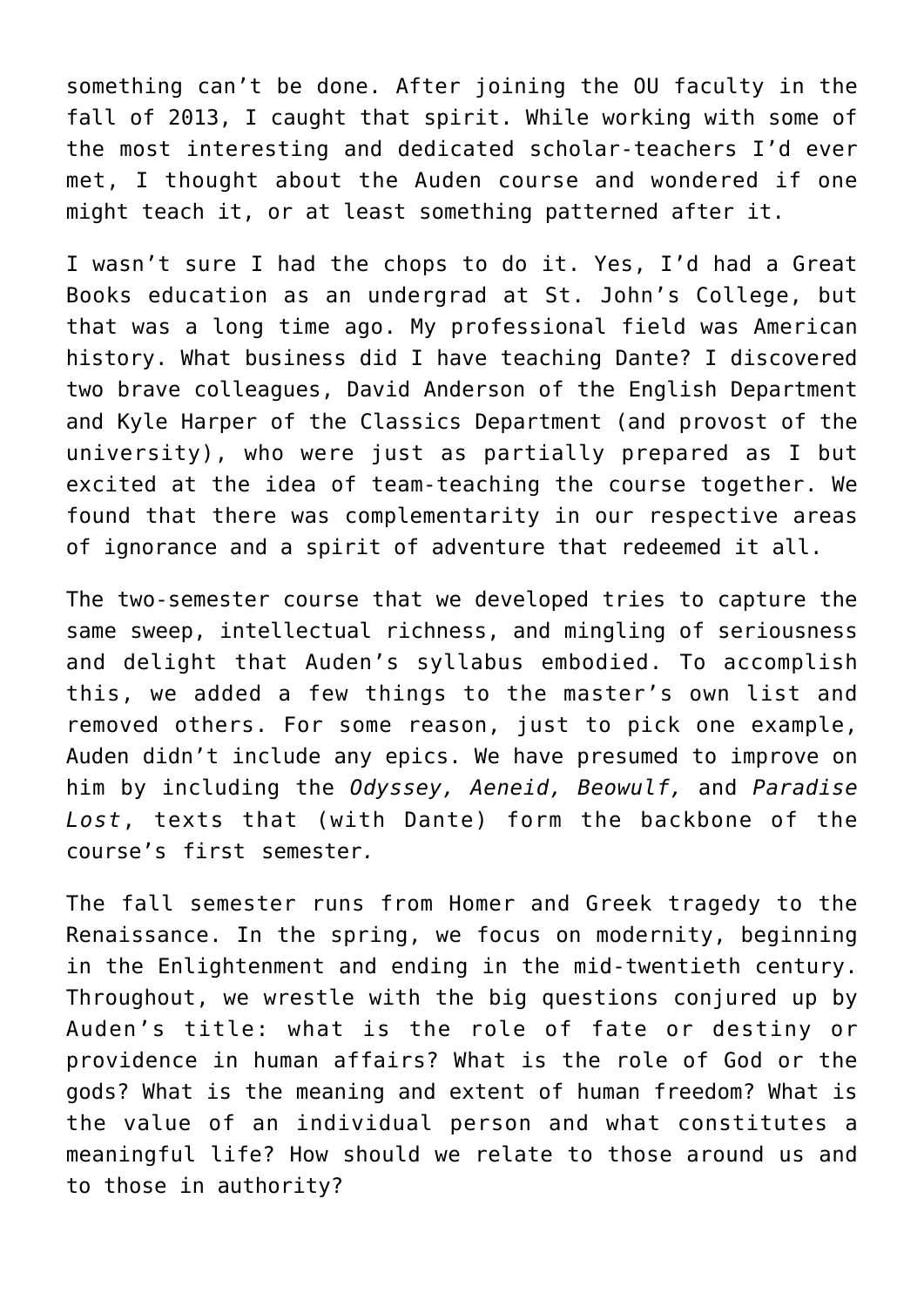After creating the syllabus, we marched out to recruit students to take our daunting course.

Colleagues were skeptical that such students could be found, but as soon as the course opened for registration, it filled up. The same thing happened in the second semester, and again in the first semester of the current academic year. Each semester we have raised the ceiling for course enrollment; every semester we've had to turn away students. Kyle Harper's bold promise to the students turned out to be an irresistible recruiting slogan: "This is the hardest course you'll ever take."

We have broken every rule of the postmodern academy, creating a highly demanding sequence of classic works, setting high expectations, and eschewing the grayness of theory and the reductionism of identity politics in favor of an intense engagement with the texts themselves. We insist upon literature as a distinctive form of knowledge and upon tradition as a source of creativity and insight.

We offer these books to students as a part of their legacy, as something that by right belongs to them, no matter who they are or what they look like or where they come from. And they respond with enthusiasm. Those who are prepared to give up on the millennial generation should come to our class. Their hope will be renewed, their defeatism defeated.

Our course is different from a typical Great Books course in a number of ways.

First and foremost, it is different because Auden the poet is a constant presence. We look at the works, not only as freestanding entities but also to understand them as they are filtered through Auden's own sensibility. When we read the *Aeneid*, we also read and discuss Auden's poem "Secondary Epic," which represents Auden's witty and penetrating response to Virgil, or we hear David Anderson's expert unpacking of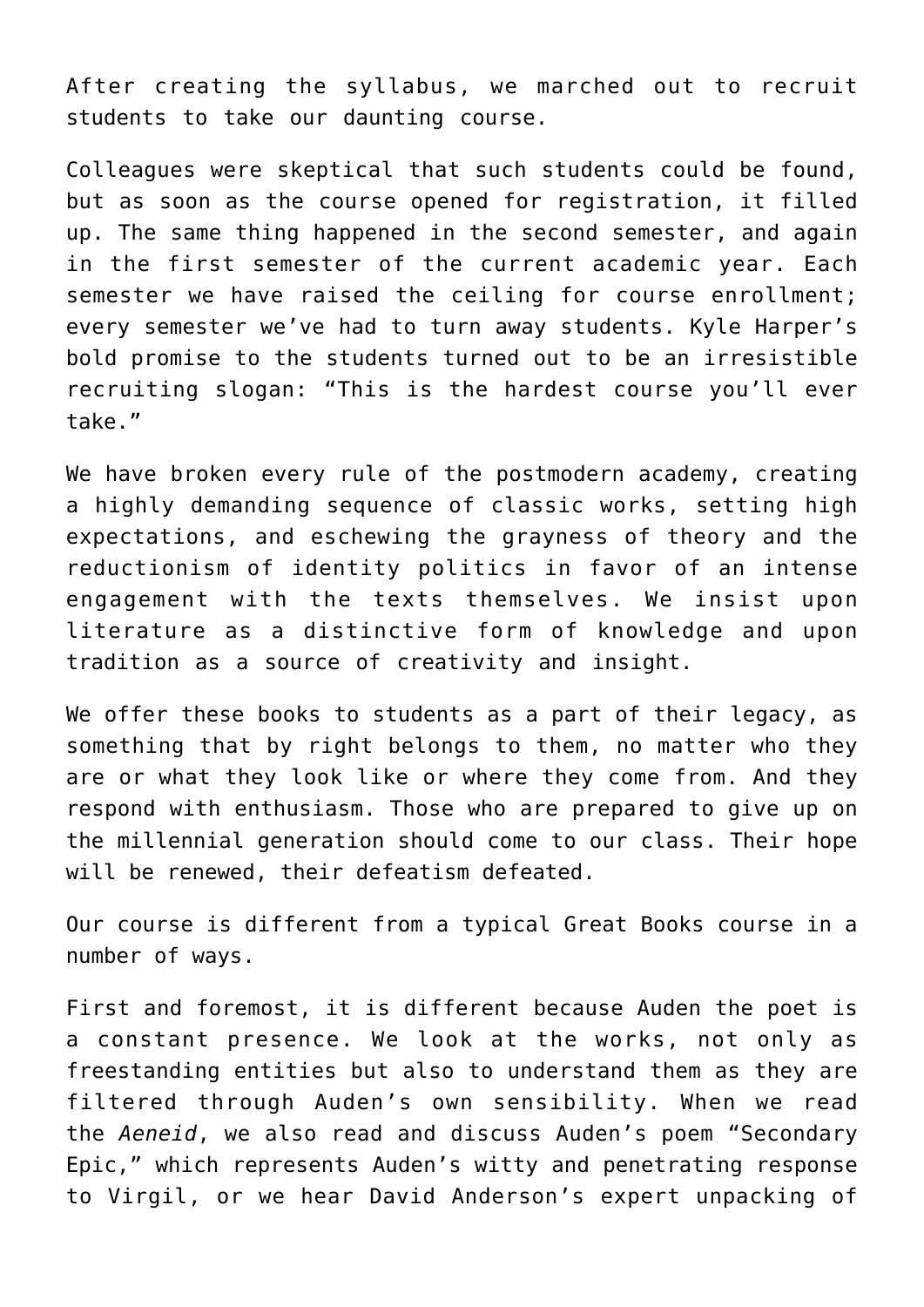Auden's "Shield of Achilles," a pointed contrast to the Shield of Aeneas.

When we study *Don Giovanni*, we also read Auden's observations about the relationship between composer and librettist. When we read Augustine's *Confessions*, we also read Auden's "As I Walked Out One Evening," with its call to "love your crooked neighbour with your crooked heart." Almost every class and every reading present similar opportunities. Sometimes we just bring in an Auden poem on the spur of the moment and pass it out for an impromptu discussion before beginning our lectures. It works.

This Audenization of the Great Books serves a purpose. Students begin to see how the great texts not only are monuments of unchanging intellect and living things in conversation with one another, but that such texts can be the food and drink sustaining the life of a master artist. They can take the books as their own food and drink too and can see from him—and hopefully from their teachers too—how the life of the mind can be lived, how a life of intense creativity and searching moral imagination rooted in this rich inheritance can be theirs for the asking.

And we've done it all with a great sense of fun. We end the course with a party at my house on the final day of classes. There is conversation into the night and an overwhelming sense of shared accomplishment.

We present the students that evening with celebratory t-shirts featuring a design one of them has suggested. During our first year, students Albert Tran and Robert Thomas took an engraving depicting Aeneas's departure from Troy, with his father Anchises on his back—and in Anchises' place, photoshopped a giant pile of books.

"I Survived!" the shirt says. But it's the pile of books that you notice, along with Aeneas's famous words, taken from a